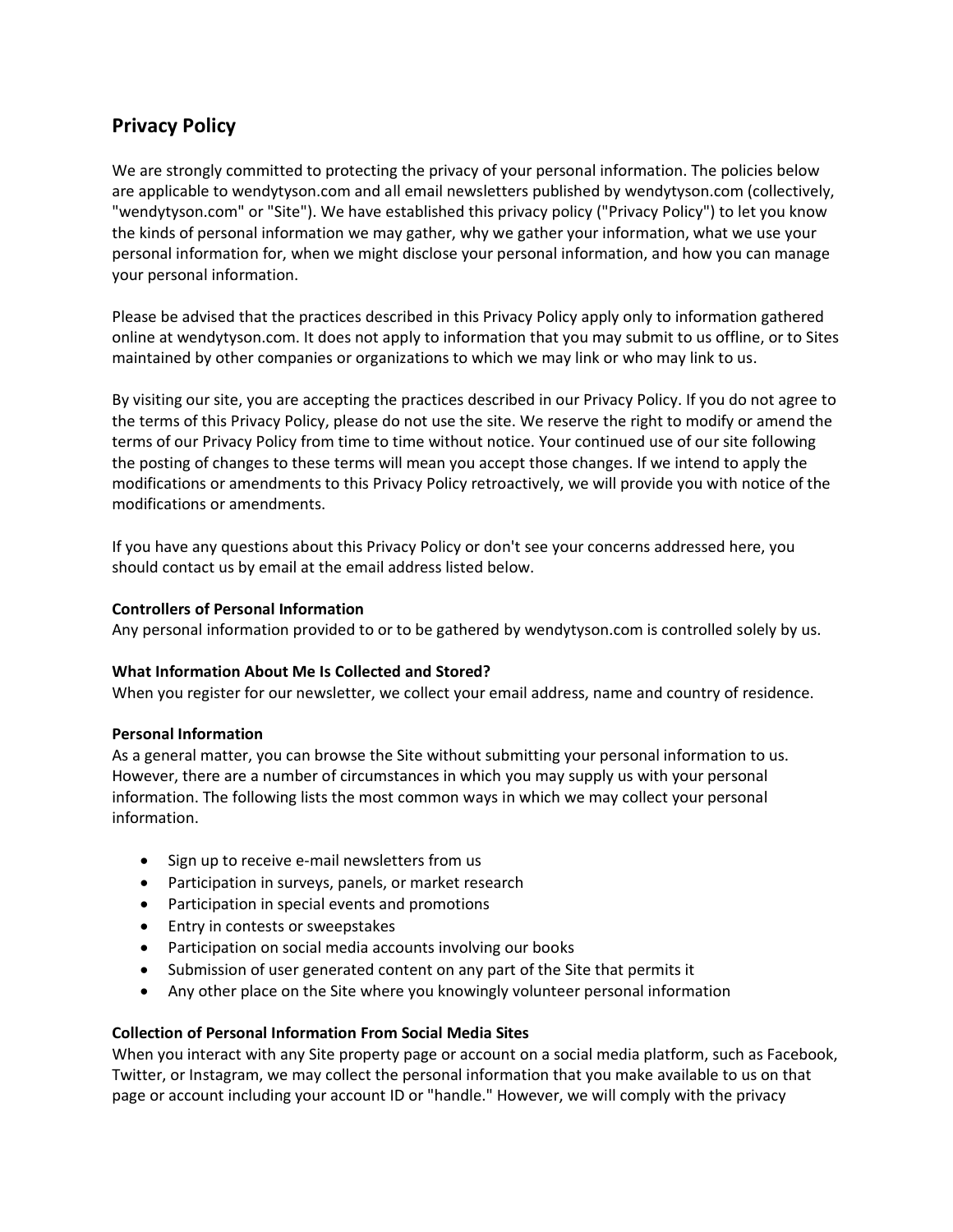policies of the corresponding social media platform and we will only collect and store such personal information that we are permitted to collect by these social media platforms.

#### **Non-Personal Information**

In addition, when you interact with the Site, our servers may keep an activity log that does not identify you individually ("Non-Personal Information"). Generally, we collect and store the following categories of Non-Personal Information:

- Device information about your computer, mobile device, or other device that you use to access the Site. This information may include IP address, geolocation information, unique device identifiers, browser type, browser language, and other transactional information.
- Usage information about your use of the Site. This information includes a reading history of the pages you view. We use this information to provide you a more customized experience on the Site.
- Additional "traffic data" such as time of access, date of access, software crash reports, session identification number, access times, and referring website addresses.
- Your search terms and search results.
- Other information regarding our users' use of the Site.

## **Use of Cookies, Flash Cookies and Web Beacons**

Like many websites, we use "cookies", which are small text files that are stored on your computer or equipment when you visit certain online pages that record your preferences and actions. We use cookies to track use of our Site and online services. We may also use cookies to monitor traffic, improve the Site and make it easier and/or relevant for your use. You may occasionally get cookies from companies advertising on our behalf. We do not control these cookies, and these cookies are not subject to this cookie policy.

You have the ability to accept or decline cookies. Most web browsers automatically accept cookies, but, if you prefer, you can usually modify your browser setting to decline cookies. For more information on cookies and how to disable them, you can consult the information provided by the Interactive Advertising Bureau at www.allaboutcookies.org.

We may also use web beacons or flash cookies. A web beacon or flash cookie (also known as "action tags", "tracer tags", or "single-pixel gifs") is an invisible graphic on a web page that is programmed to collect non-personal information about your use of a given website. We do not share or provide personal information we may collect through such web beacons, such as names, e-mail addresses and phone numbers with our advertisers without your express permission.

## **Is Personal Information Collected From Children?**

Unless otherwise disclosed during collection and with parent or guardian consent, wendytyson.com does not knowingly collect personal identifiable information from children under 13 years of age. If you are under 13 years of age you should not under any circumstance provide personally identifiable information to our site. If we discover that a child under the age of 13 has provided us with personally identifiable information, we will immediately delete that child's information from the Site.

## **How Do We Use Your Information?**

We use the information we learn from you to help us personalize and continually improve your experience on the Site. We may use your Personal and Non-Personal Information in the following ways: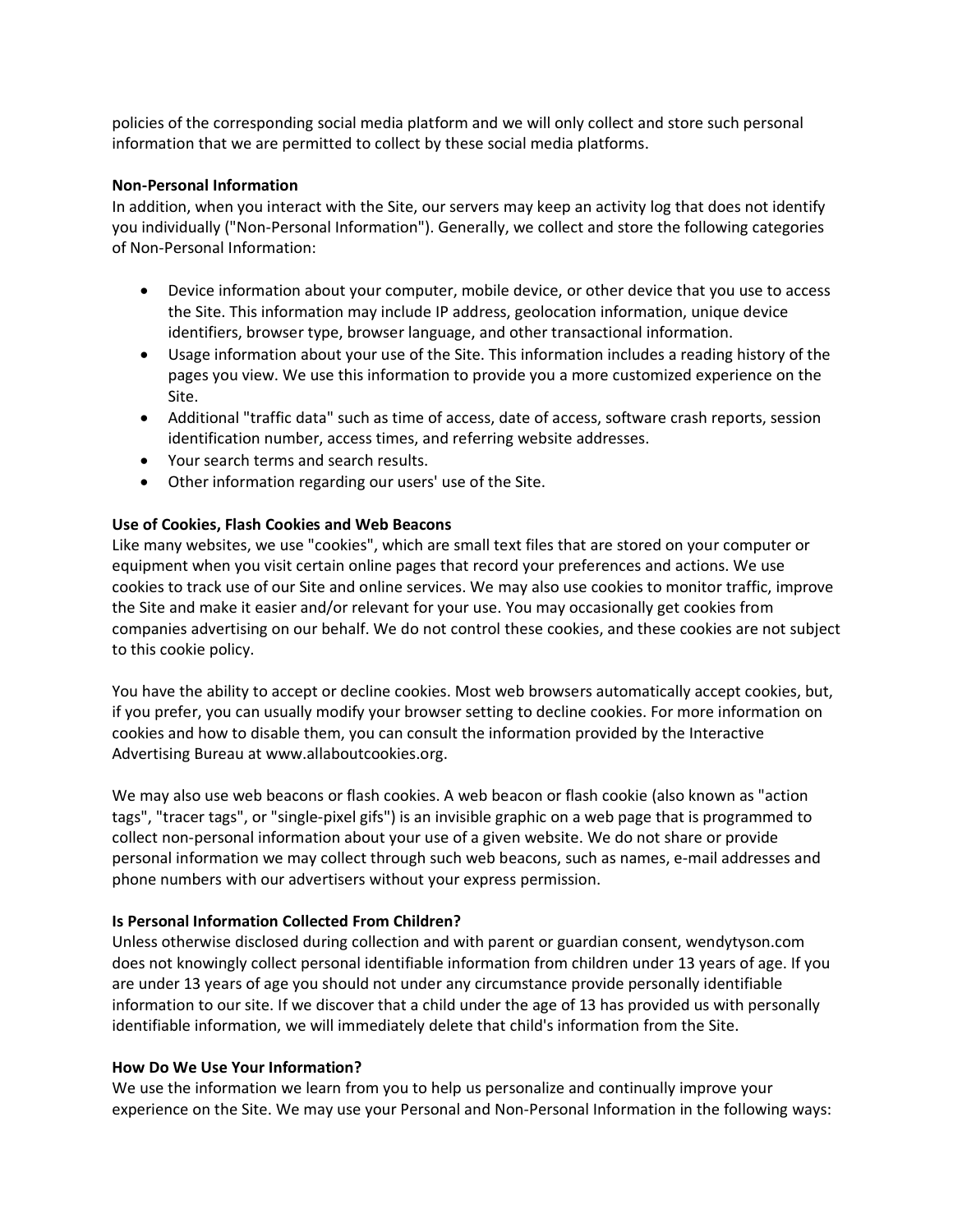## General Uses

- Send you newsletters, offers and promotions for our products and services, third party products and services, or special events by e-mail or other another medium
- Administer contests, sweepstakes, promotions, and surveys
- Detect, investigate, and prevent activities that may violate our policies or be illegal
- Perform statistical, demographic, and marketing analyses of users of the Site
- Communicate with you about changes to our policies

## Use of Your Location Information

We use your location information to perform statistical, demographic, and marketing analyses of users of the Site and their purchasing patterns.

## Who Do We Provide Your Information To?

We do not use or disclose information about your Personal Information collected online to any companies not part of wendytyson.com. Although, as disclosed below, we may provide your information to our partners, in no event will we sell or rent your Personal Information as part of a customer list or similar transaction.

## Third-Party Agents

We have third party agents, subsidiaries, affiliates and partners that perform functions on our behalf, such as hosting, billing, analytics, customer service, fraud protection, etc. These entities have access to the Personal Information needed to perform their functions and are contractually obligated to maintain the confidentiality and security of that Personal Information. They are restricted from using, selling, distributing or altering this data in any way other than to provide the requested services to the Site.

## Google Analytics

We use Google Analytics to collect and process data. Please see "How Google uses data when you use our partners' sites or apps", located at [https://policies.google.com/technologies/partner-sites.](https://policies.google.com/technologies/partner-sites)

#### Emergency Situations

We may also use or disclose Personal Information if required to do so by law or in the good-faith belief that such action is necessary to (a) conform to applicable law or comply with legal process served on us or the Site; (b) protect and defend our rights or property, the Site or our users, and (c) act under emergency circumstances to protect the personal safety of us, our affiliates, agents, or the users of the Site or the public.

#### Use of Non-Personal Information

We may disclose or share Non-Personal Information (or other information, other than Personal Information) in any other manner that we deem appropriate or necessary. Among other things, we will disclose Non-Personal Information to third parties to help us determine how people use parts of the Site and who our users are so we can improve our Site. We will also disclose Non-Personal Information to our partners and other third parties about how our users collectively use the Site.

## **What Steps Are Taken To Keep Personal Information Secure?**

We are concerned about ensuring the security of your Personal Information. We exercise great care in providing secure transmission of your information from your device to our servers. Personal Information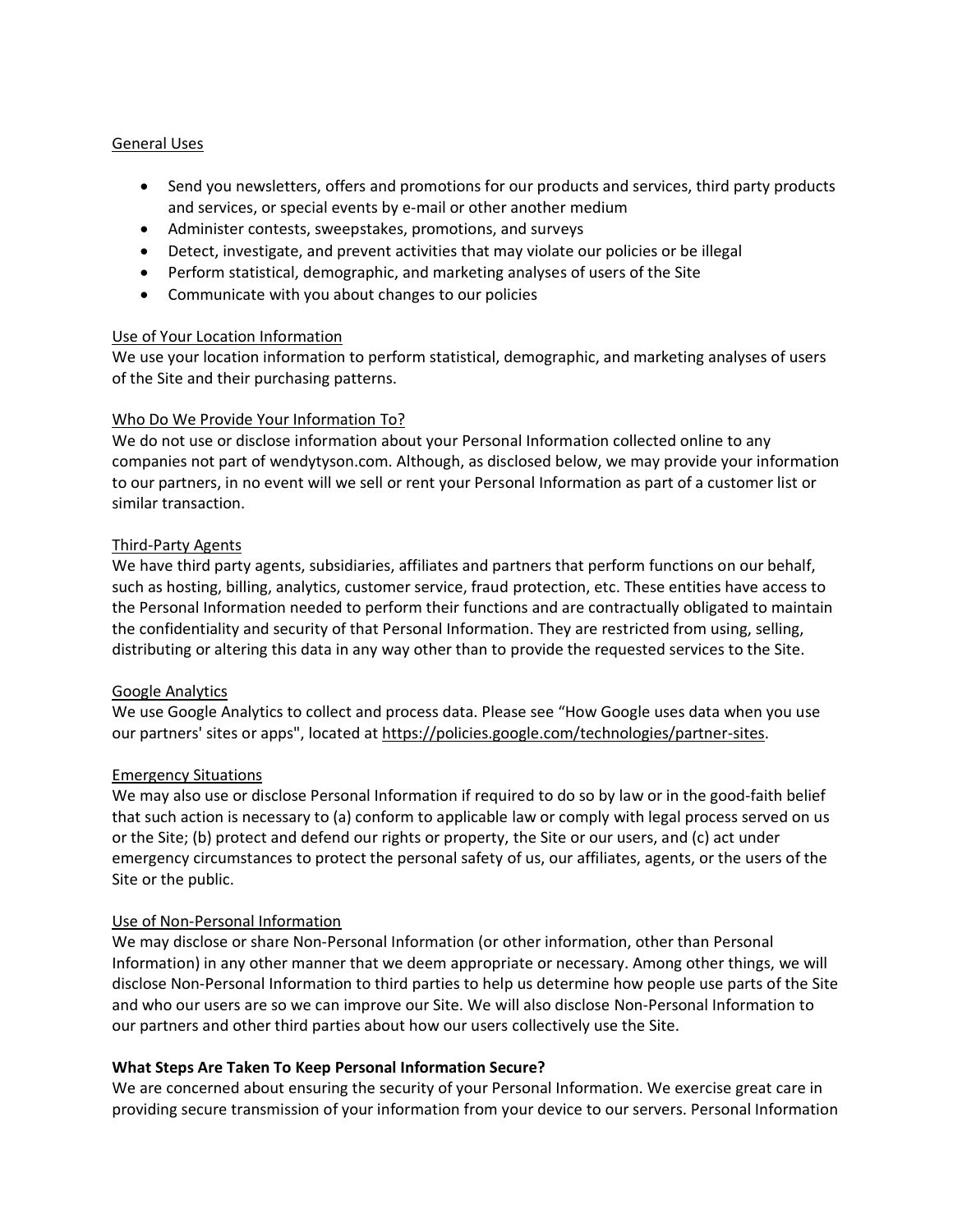collected by our Site is stored in secure operating environments that are not available to the public. Our security procedures mean that we may occasionally request proof of identity before we disclose your Personal Information to you. Please understand, however, that while we try our best to safeguard your Personal Information once we receive it, no transmission of data over the Internet or any other public network can be guaranteed to be 100% secure.

## **What Happens When I Link To or From Another Website?**

This Site may contain links to other websites operated by wendytyson.com or third parties. Please be advised that the practices described in this Privacy Policy for wendytyson.com do not apply to information gathered through these other websites. We are not responsible for the actions and privacy policies of third parties and other websites.

# **What About Contests and Sweepstakes?**

When we run a contest or sweepstakes relating to our Site, it will be accompanied by a set of rules. The rules for each contest/sweepstakes will specify how the information gathered from you for entry will be used and disclosed, if it is different than as described in this Privacy Policy. In conjunction with your entry in such contest or sweepstakes, Personal Information will be collected only if you voluntarily submit it.

# **Governing Law**

This Site is published in the United States. We attempt to protect the Personal Information of all users of our Site and we attempt to comply with local data protection and consumer rights laws to the extent they may apply to the wendytyson.com services, and our policies are directed at compliance with those laws. If you are uncertain whether this privacy policy conflicts with the applicable local privacy laws where you are located, you should not submit your Personal Information to wendytyson.com.

## **Notice to Non-US Users**

If you are located outside the United States of America, you should be aware that your personally identifiable information will be transferred to the United States of America, the laws of which may be deemed by your country to have inadequate data protection. If you are located in a country outside the United States of America and voluntarily submit personal information to us, you thereby consent to the general use of such information as provided in this privacy policy and to the transfer of that information to, and/or storage of that information in, the United States of America.

# **How Do I Opt-Out or Correct Information About Me**

You may always opt-out of receiving future e-mail messages and newsletters from wendytyson.com. We provide you with the opportunity to opt-out of receiving communications from us in every newsletter or you may email us at the email address listed below to request removal from our mailing list.

# **Limitation on Liability**

By using this site, you acknowledge that we specifically disclaim any liability (whether based on contract, tort, strict liability, or otherwise) for any direct, indirect, incidental, consequential, punitive or special damages arising out of, or in any way connected with, your access to or use of this site (even if we have been advised of the possibility of such damages), including but not limited to, liability associated with any viruses which may infect a user's computer equipment.